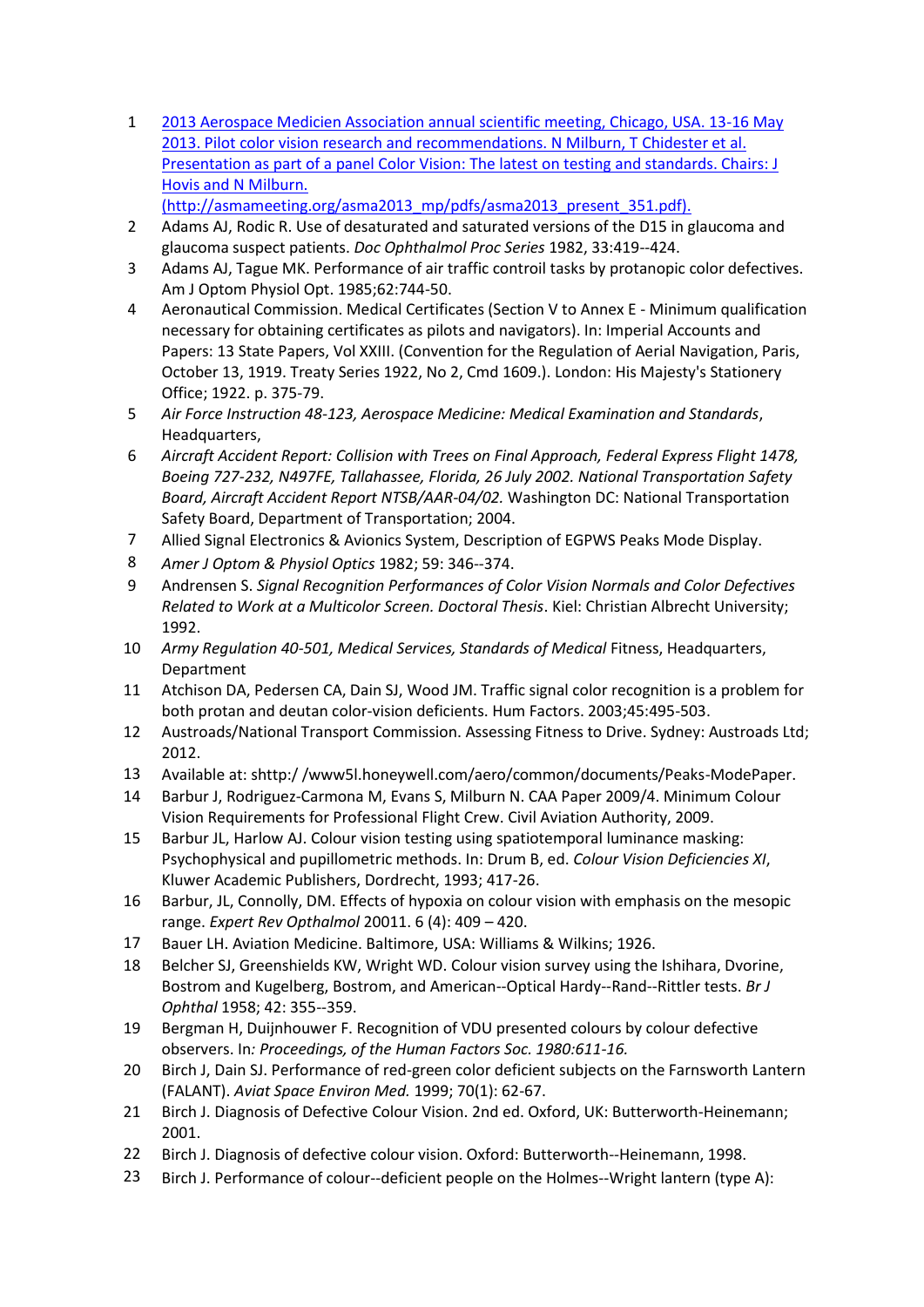consistency of occupational colour vision standards in aviation. Ophthalmic Physiol Opt. 2008; 28: 253-‐8.

- 24 Birch J. Performance of red-green color deficient subjects on the Holmes-Wright lantern (Type A) in photopic viewing. *Aviat Space Environ Med.* 1999;70:897-901.
- 25 Birch, J. Efficiency of the Ishihara test for identifying red-‐green colour vision deficiency. *Brit J Physiol Optics* 1997; 17: 403-‐408.
- 26 Birch, J. Survey of the accuracy of new pseudoisochromatic plates. Ophthalmic Physiol Opt 13 (1): 35-‐40, 1993.
- 27 Brettel H, Vienot F, Mollon JD. Computerized simulation of color appearance for dichromats. J Opt Soc Am A 1997; 14: 2647–2655.
- 28 CASA EF08/133 "Re: John O'Brien Civil Aviation Safety Authority AAT Proceedings No. 2012/723 Request for Opinion in relation to John Gary O'Brien ARN 562298 Date of Birth: 9 August 1983" dated 13 August 2013, and attached 2 volumes of support documents.
- 29 Casolin A, Katalinic P, Yuen G, Dain S. The RailCorp Lantern Test. Occupational Medicine 2011;61(3):7.
- 30 CIE. Colours of Light Signals. Joint ISO/CIE Standard S 004/E-‐2001. Vienna; Commission Internationale de L'Eclairage: 2001
- 31 Civil Aviation Authority (New Zealand). CAR Part 67: Medical Standards and Certification (rule 67.103(m)(5)). In: Civil Aviation Rules. 3 ed. ed. Wellington, New Zealand; 1992.
- 32 Civil Aviation Authority (Pakistan). Air Navigation Order 91.0101: Manual of Flight Crew Medical Requirements. In. Karachi: Director General of the Civil Aviation Authority (Pakistan); 1999.
- 33 Civil Aviation Authority (South Africa). SA-CATS-MR Medical Requirements (67.00.2 3.6(1)). In: South African Civil Aviation Technical Standards, Service Issue 17 (April 2008). Pretoria, South Africa: South African Civil Aviation Authority; 1997.
- 34 Civil Aviation Authority (UK). Minimum colour vision requirements for professional flight crew: Part 1 The use of colour signals and the assessment of colour vision requirements in aviation (2006); Part 2 Task analysis (2006); & Part 3 Recommendations for new colour vision standards (2009): Civil Aviation Authority; 2006-2009.
- 35 Civil Aviation Authority of Singapore. SASP-9: Medical Requirements for the Grant or Renewal of Flight Crew Licences and Air Traffic Controller Licence (Chapter 3, Standard 3.1). In: Singapore Air Safety Publication, NA02-2006 (11 August 2006). Singapore: Civil Aviation Authority of Singapore; 2006.
- 36 CIVIL AVIATION AUTHORITY. Minimum Colour Vision requirements for Professional Flight Crew. CAA Paper 2009/04. The Stationary Office, Box 29 Norwich, NR3 IGN, (2009).
- 37 Civil Aviation Bureau (Japan). Manual for Aviation Medical Examinations (KOKU-KU-JO-531): Japan Aeromedical Research Center, Civil Aviation Bureau, Ministry Of Land, Infrastructure And Transport; 2007.
- 38 Civil Aviation Safety Authority (Australia). CASR Part 67 Medical (Rule 67.150, Table 67.150, Item 1.39). In: Civil Aviation Safety Regulations (SR 1998 No. 237), (SLI 2008 No. 275). Canberra: Attorney- General's Department, Australian Government; 1998.
- 39 Civil Aviation Safety Authority (Australia). Section 2.1.15, Colour Vision, from Designated Aviation Medical Examiner's Handbook. Canberra: Australian Government; 2003.
- 40 Civil Aviation Safety Authority EF08/133 "Re: John O'Brien Civil Aviation Safety Authority AAT proceedings No. 2012/723 Request for Opinion in relation to John Gary O'Brien ARN 562298 Date of Birth: 9 August 1983" dated 13 August 2013.
- 41 Clark, BAJ, Gordon, GE. Hazards of Colour Coding in Visual Approach Slope Indicators. AR 002- ‐324. Systems Report 25. 1981. Aeronautical Research Laboratories, Defence Science and Technology Organisation.
- 42 [Coast Guard AERO Technical Bulletins, Attachment 5: Using AERO for Medical Examiners.](http://uscg.mil/Hr/cg112/cg1122/docs/qiig%2CQIIC_51_Att_5.pdf)  [ATB: Color Vision Testing, 1 January 2010;](http://uscg.mil/Hr/cg112/cg1122/docs/qiig%2CQIIC_51_Att_5.pdf)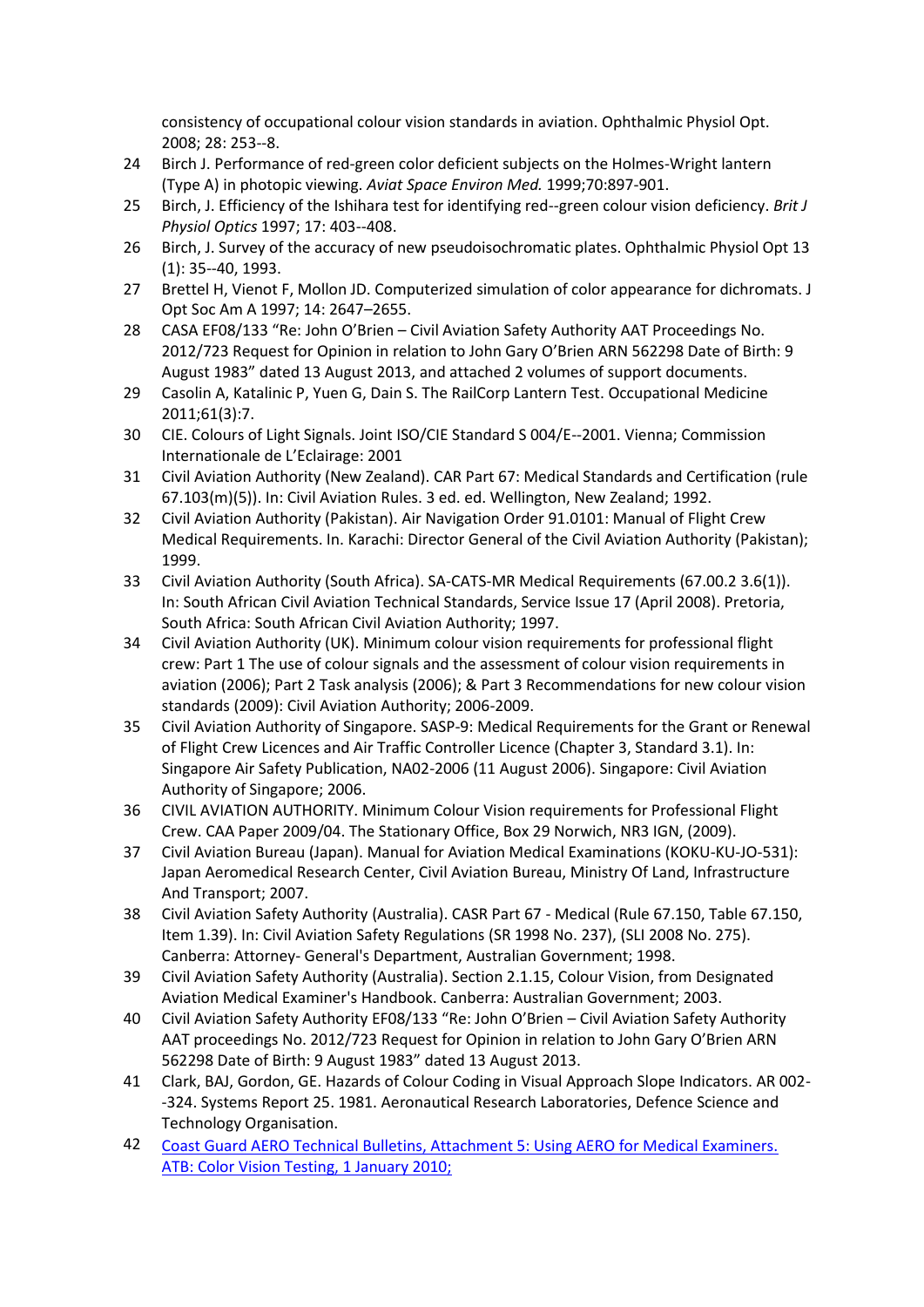## [http://uscg.mil/Hr/cg112/cg1122/docs/qiig,QIIC\\_51\\_Att\\_5.pdf; accessed 12 Sep 2013.](http://uscg.mil/Hr/cg112/cg1122/docs/qiig%2CQIIC_51_Att_5.pdf)

- 43 Code of Federal Regulations. Title 14: Aeronautics and Space FAR Part 25 Airworthiness Standards: Transport Category Airplanes, Subpart F-Equipment.
- 44 Cole and Lian Ka-Lee. Search for coloured objects in natural surroundings by people with abnormal colour vision. *Clin and Exp Optom*. 2006; 89, 3:144-49.
- 45 Cole B. L, Maddocks J. D. (2008). Color vision testing by Farnsworth lantern and ability to identify approach-‐path signal colors. Aviat Space Environ Med, 79, 585-‐590.
- 46 COLE B.L., MADDOCKS, J.D. Protans and PAPI: Recognition of a two colour code by persons with defective colour vision. Ch 60. In Colour Vision Defieciencies XII. Doc Ophthalmol Proceedings Volume 57, pp. 501-510. (1995).
- 47 Cole BJ, Vingrys AJ. Who fails lantern tests? *Docum Ophthalmol*. 1988;55:157-73.
- 48 Cole BL and Maddocks JD. *A Simulation of PAPI Signals for Testing the Colour Vision of Applicants for a Pilot's License*. Final Report of an Investigation undertaken for the Civil Aviation Authority, Victorian College of Optometry, University of Melbourne, Australia, November, 1993.
- 49 Cole BL, Brown B. Optimum intensity of red road-traffic signal lights for normal and protanopic observers. . J Opt Soc Amer. 1966;56(4):516-22.
- 50 Cole BL, Harris RW. Colour blindness does not preclude fame as an artist: celebrated Australian artist Clifton Pugh was a protanope. Clin Exp Optom. 2009 Sep;92(5):421-‐8.
- 51 Cole BL, Lian KY, LakisC. Color vision assessment: fail rates of two versions of the Farnswoth lantern test. *Aviat Space Environ Med*. 2006;77:625-39.
- 52 Cole BL, Lian KY, Lakkis C. Can color vision defective subjects who pass the farnsworth lantern test recognize surface color codes? Aviat Space Environ Med. 2007; 78: 21-‐5.
- 53 Cole BL, Lian KY, Lakkis C. Color vision assessment by Farnsworth Lantern: Results using alternative pass-fail criteria. *Aviat Space Environ Med*. 2008;79(5):509-13.
- 54 Cole BL, Lian KY, Lakkis C. Color vision assessment: Fail rates of two versions of the Farnsworth Lantern Test. *Aviat Space Environ Med*, 2006; 77(6):624-30.
- 55 Cole BL, Lian KY, Lakkis C. The new Richmond HRR pseudoisochromatic test for colour vision is better than the Ishihara test *Clin Exp Optom* 2006; 89: 73–80.
- 56 Cole BL, Lian KY, Lakkis C. Using clinical tests of colour vision to predict the ability of colour vision deficient patients to name surface colours. Ophthalmic Physiol Opt. 2007; 27: 381-‐8.
- 57 Cole BL, Lian KY, Sharpe K, Lakkis C. Categorical color naming of surface color codes by people with abnormal color vision. Optom Vis Sci. 2006; 83: 879-‐86.
- 58 Cole BL, Lian K-Y. Search for coloured objects in natural surroundings by people with abnormal colour vision. Clin Exp Optom. 2006;89(3):144-9.
- 59 Cole BL, MacDonald WA. Defective colour vision can impede information acquisition from redundantly colour-coded video displays. Ophthal Physiol Opt. 1988;8(2):198-210.
- 60 Cole BL, Macdonald WA. Evaluating the role of colour in a flight information cockpit display. Ergonomics. 1988; 31: 13-‐37.
- 61 Cole BL, Maddocks JD, Sharpe K. Visual search and the conspicuity of coloured targets for colour vision normal and colour vision deficient observers. Clin Exp Optom. 2004; 87: 294-‐ 304.
- 62 Cole BL, Maddocks JD. Can clinical colour vision tests be used to predict the results of the Farnsworth Lantern Test? *Vision Research*. 1998;38:3483-85.
- 63 Cole BL, Maddocks JD. Color vision testing by Farnsworth Lantern and ability to iIdentify approach-path signal colors. *Aviat Space Environ Med.* 2008;79(6):585-90.
- 64 Cole BL, Maddocks JD. Protans and PAPI: recognition of a two colour code by persons with defective colour vision. In Drum, B (ed), Colour Vision Deficiencies XII. Dordrecht: Kluwer; 1995. P 495-‐500.
- 65 Cole BL, Maddocks, JD. *Protans and PAPI: Recognition of a two colour code by persons with*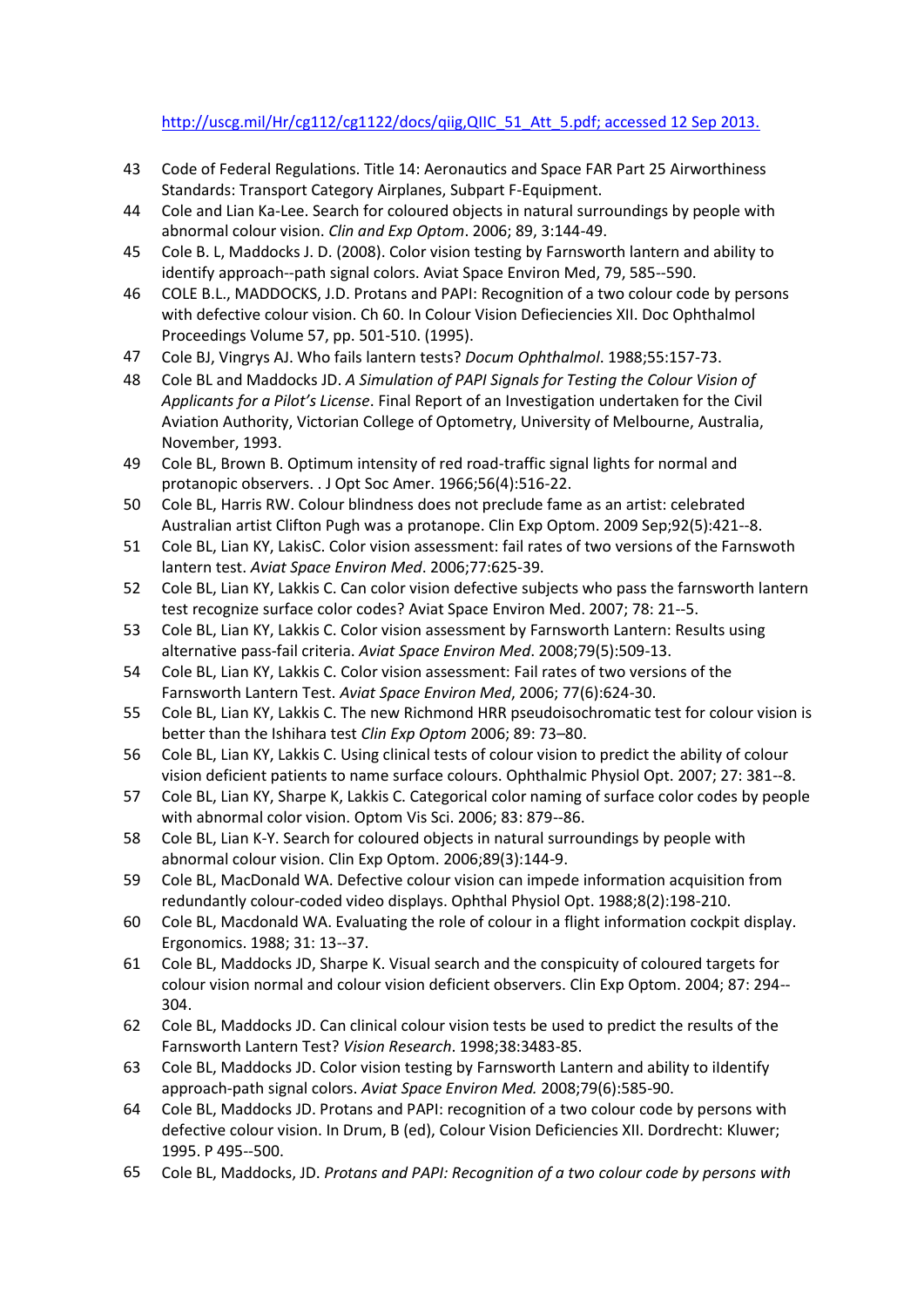*defective colour vision*. Colour Vision Deficiences XII, Kluwer Academic Publications, Dordrecht, 1995; 501-10.

- 66 Cole BL, Orenstein JM. Does the Farnsworth D15 test predict the ability to name colours?. *Clin Exp Optom*. 2003;86(4):221-9.
- 67 Cole BL, Steward JM. Some (but only a few) colour vision defectives have no difficulty with colour.
- 68 Cole BL, Vingrys AJ. A Survey and Evaluation of Lantern Tests of Color Vision. *Am J Optom & Physiol Optics.* 1982 59(4) 346-74.
- 69 Cole BL, Vingrys AJ. A survey and evaluation of lantern tests of color vision. American Journal of Optometry & Physiological Optics. 1982;59(4):9.
- 70 Cole BL, Vingrys AJ. *Are Standards of Colour Vision in the Transport Industries Justified?*  Report to the Australian Department of Aviation. Melbourne: Victorian College of Optometry; 1985.
- 71 Cole BL, Vingrys AJ. Do protanomals have difficulty seeing red lights? Proceedings of the 20th Session of the Commission Internationale de L'Eclairage; 1983 Aug 31-‐Sept 8; Amsterdam. Paris: CIE; 1983. Volume 2. p E04/1-‐3.
- 72 Cole BL, Vingrys AJ. Who fails lantern tests?. *Documenta Ophthalmologica.* 1983;55:157-75.
- 73 Cole BL. Does defective colour vision really matter? In: Drum B, ed. Colour Vision Deficiencies XI Dordrecht: Kluwer, 1993. 67 – 86.
- 74 Cole BL. Misuse of the Ishihara test for colour blindness. Brit J Physiol Optics 1963; 20: 113--118
- 75 Cole BL. Protan colour deficiency and road accidents. Clin Exp Optom. 2002;85(4):246-53.
- 76 Cole BL. Protans and driving safety. Clin Exp Optom. 2002;85(6):401-2.
- 77 Cole BL. The handicap of abnormal colour vision. *Clin and Exp Optom* 87; 2004: 288-92;Cole BL. Does defective colour vision deficiency really matter? In: E Drum. *Colour Vision Deficiences XI*; Dordrecht; Kluwer: 1993. 67-86.
- 78 Cole BL. The handicap of abnormal colour vision. Clin Exp Optom. 2004; 87: 258-‐75.
- 79 Cole BL. The handicap of abnormal colour vision. Clin Exp Optom. 2004;87(4- 5):258-75.
- 80 Cole, B. L. & Maddocks, J. D. (1995). Protans and PAPI: Recognition of a two colour code by persons with defective colour vision. In Colour Vision Deficiencies XII, ed. Drum, B., pp. 501-‐ 510. Kluwer Academic Publishers, Dordrecht, Netherlands.
- 81 Cole, BL and Steward, JM. *Some (but only a few) colour vision defectives have no difficulty with colour*. In: Dickinson, CM, Murray, IJ and Carden, D (eds) *John Dalton's Colour Vision Legacy*. Lond; Taylor and Francis, 1997: 235-39.
- 82 Cole, *op cit*.
- 83 Collision with trees on final approach, Federal Express Flight 1478, Boeing 727-232, N497FE. Tallahassee, Florida, 26 July 2002. US National Transport Safety Board Aircraft Accident Report NTSB/AAR-04/02 (PB2004-910402).
- 84 Commission Internationale de l'Éclairage, International Recommendations for Colour Vision Requirements for Transport CIE 143-‐2001, CIE Central Bureau. Wien, Austria.
- 85 Commission Internationale de l'Éclairage. Colour of signal lights. Vienna: CIE; 2001.
- 86 Commission Internationale de l'Éclairage. International Recommendations for Colour Vision Requirements for Transport. Vienna: Commission Internationale de l'Éclairage. ; 2001.
- 87 Committee on Vision, National Research Council. Procedures for testing color vision. Report of Working Group 41. Washington DC; National Academy Press: 1981, 58 –60.
- 88 Convention on International Civil Aviation (Doc 7300/9). Ninth ed. Montreal, Canada: International Civil Aviation Organization (ICAO); 2006.
- 89 Crone RA. Quantitative diagnosis of defective colour vision. A comparative evaluation of the Ishihara test, the Farnsworth dichotomous test and the Hardy-‐ Rand-‐Rittler polychromatic plates. Amer J Ophthal 1961; 51 298-‐305.
- 90 Dain SJ, King-Smith PE. Visual thresholds in dichromats and normals. Vision Research.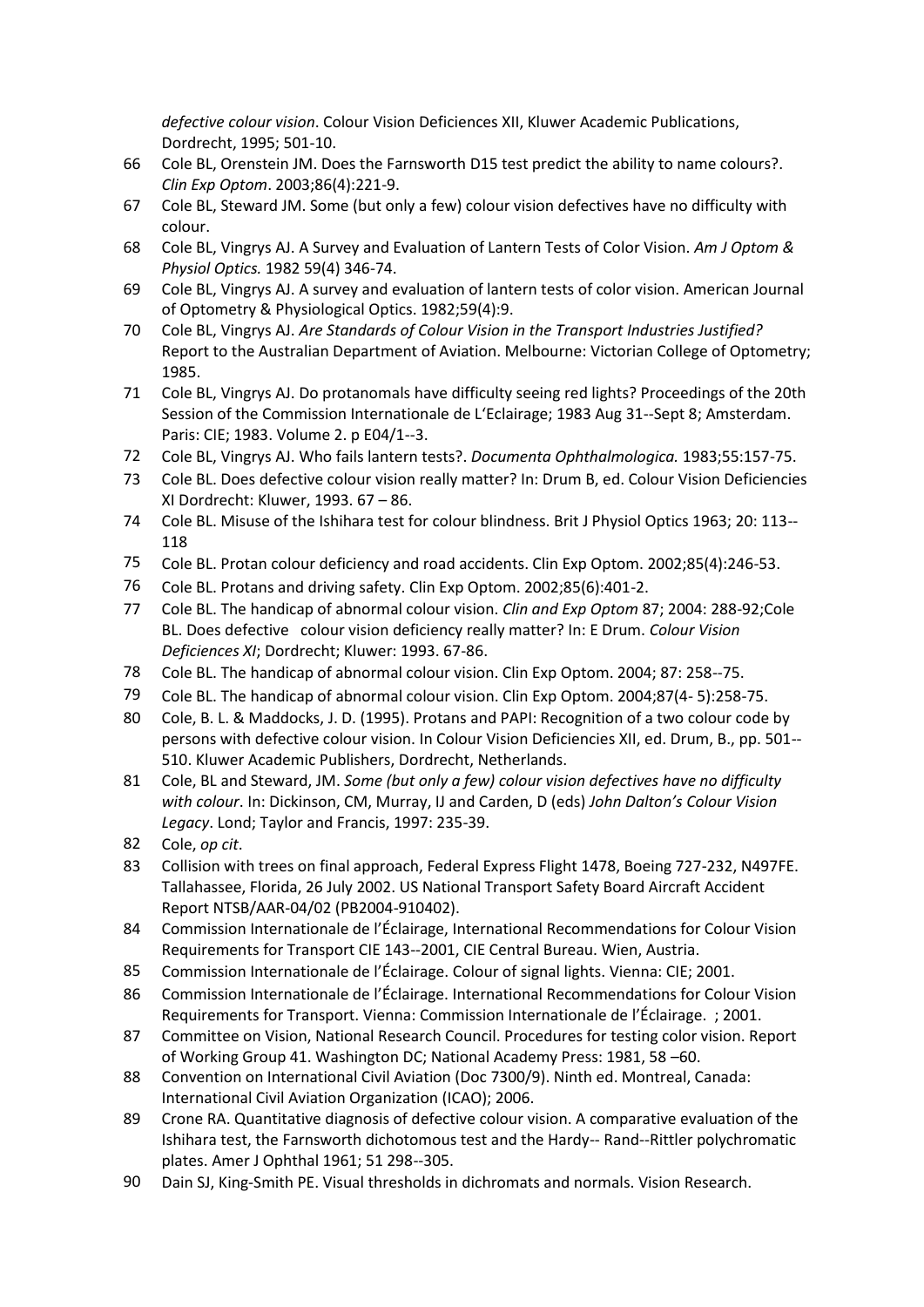1981;21:8.

- 91 Dain SJ. Recognition of simulated cyabosis by colour vision normal and colour vision deficient subjects. J Opt Soc Amer. 2013;Submitted.
- 92 Dain SJ. The Farnsworth Flashlight is not equivalent to the Farnsworth Lantern. J Opt Soc Am. 2012;29(2):A377-82*.*
- 93 Davis JR, et al. *Fundamentals of Aerospace Medicine*. 4th edition. Wolters Kluwer/Lippincott Williams & Wilkins:Philadelphia; 2008.
- 94 Department of Commerce (USA). Air Commerce Regulations, Ch4, S66; 1926.
- 95 Dille JR, Booze CF. Accident experience of civilian pilots with static physical defects. Can J Optom 1980; 42: 159-‐162. Reprinted from Canadian Flight Magazine with permission.
- 96 Dille JR, Booze CF. The 1976 accident experience of civilian pilots with static physical defects. Aviat Space Environ Med. 1980; 51: 182-‐4.
- 97 Dille, R. & Booze, C. (1980). The 1976 accident experience of civilian pilots with static physical defects. *Aviation, Space and Environmental Medicine.* February. Ppl82-184.
- 98 Directorate General of Civil Aviation (India). Medical Requirements and Examination for Flight Crew Licenses and Ratings (2. Requirements for medical assessments, requirement 2.5). In: Civil Aviation Requirement (CAR) (Section 7, Flight Crew Standards, Series C, Part 1), Revision 5 (04 July 2007). New Delhi, India: Government of India, Office of Director General of Civil Aviation; 1999.
- 99 Estvez O, Spekreije H, van Dalen J, Verduyn LH. The OSCAR color vision test: theory and evaluation. Am J Optom Physiol Optics 1983; 60: 892-‐901.
- 100 Excerpt from the introductory paragraph of the English language translation (abridged and based, in turn, on French language translation of the original manuscript) of *Om färgblindheten i dess förhållande till jernvägstrafiken och sjöväsendet* (On colour-blindness and its relation to rail- and sea- travel). Holmgren AF. Upsala, Sweden: Berlings boktryckeri, Boktryckeri; 1877.
- 101 Farnsworth D, Foreman P. A brief history of lanterns for testing color sensation and description of the essential principles. Rep No 104. Med Res Lab US Submarine Naval Base, New London, CT. 1946.
- 102 Farnsworth D. The Farnsworth-‐Munsell 100-‐Hue and Dichotomous Tests for Colour Vision. *J Opt Soc Amer* 1943; 33: 568-‐578.
- 103 Federal Aviation Administration (USA). Part 67 Medical Standards and certification. In: Federal Aviation Regulations: Dept. of Transportation, Federal Aviation Administration, Washington, DC, USA.; 1996.
- 104 Fee J. Color-Blindness, and Railway Accidents. Transactions of the Kansas Academy of Science (1872- 1880) 1879; Vol. 7 (1879 - 1880): 29-37.
- 105 Fletcher, RA. The Fletcher CAM Lantern Colour Vision Test Clinical Results and Calibration. Optometry Today, July 29, 2005, 24-‐26.
- 106 Forsey SD, Lane JC. *A Comparison of seven tests of colour-vision*. Aviation Med Memo No. 19, Department of Civil Aviation, Commonwealth of Australia, 1956
- 107 Freedman M, Davis PS, Staplin LK, Breton ME. *Traffic signal brightness. An examination of night-time of night-time dimming*. Federal Highway Administration, Washington DC, 1985.
- 108 Freedman, M, Davit, PS, Staplin, LK, Breton, ME. Traffic signal brightness. An examination of nighttime dimming. Washington DC: Federal Highway Administration.
- 109 Gegenfurtner KR, Sharpe LT. Color Vision: From genes to perception. Cambridge: Cambridge University Press; 1999.
- 110 Gibson TM & Harrison MH. Into Thin Air: A History of Aviation Medicine in the RAF. London, UK: Robert Hale Ltd; 1984.
- 111 Grether WF, Connell SC, Bjornstad JM. *Experimental evaluation of the New London Navy Lantern for testing color perception*. Memorandum Report MCREXD9-694-21B, Engineering Division, Air Materiel Command, March 1949.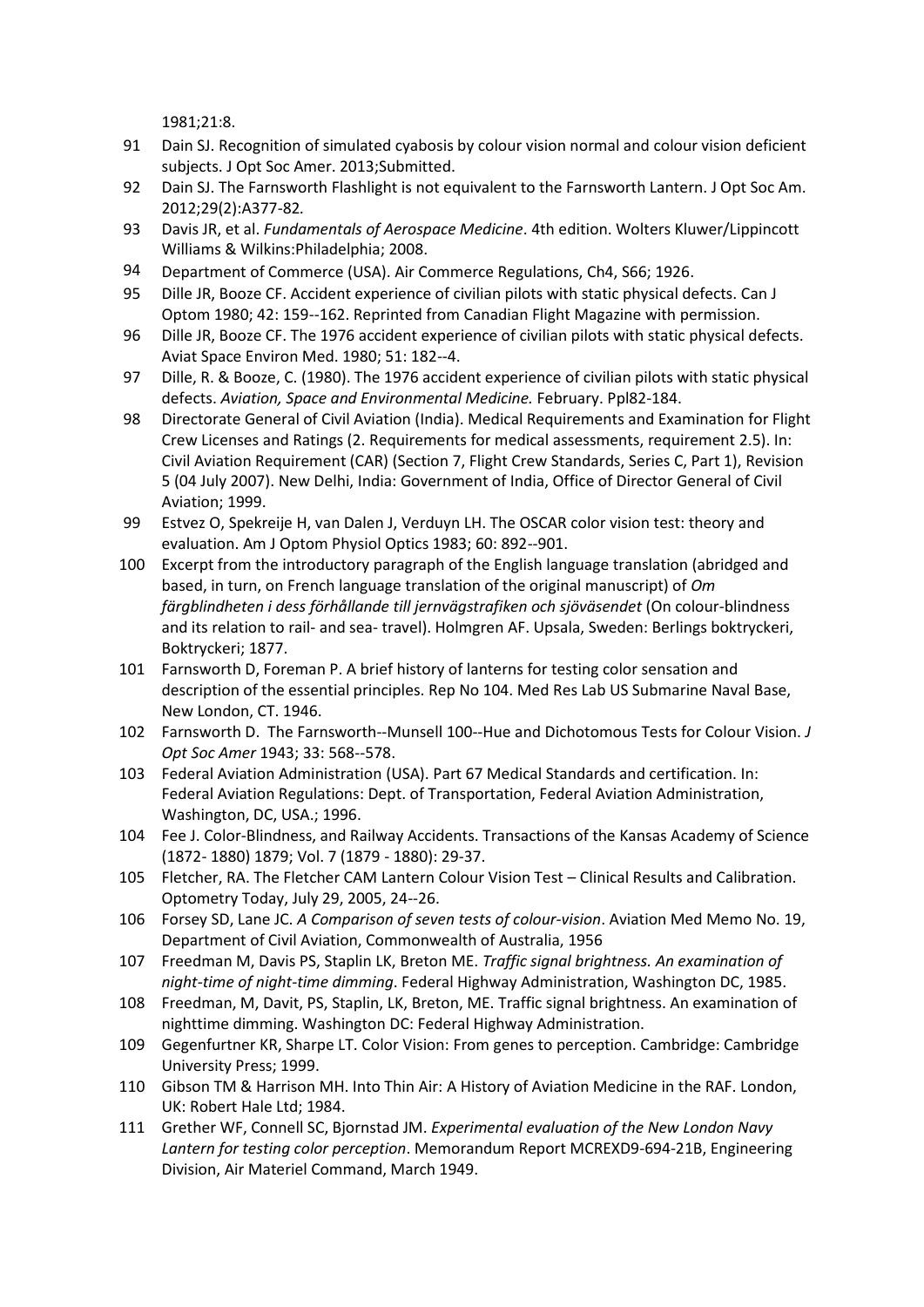- 112 Grether WF, Connell SC, Bjornstad JM. *Experimental Evaluation of the New London Navy Lantern for Testing Color Perception.* Memorandum Report MCREXD9-694-21B, Engineering Division, Air Materiel Command, March 1949;
- 113 [Guide for Aviation Medical Examiners, Federal Aviation Administration, Washington, DC, 16](http://www.faa.gov/about/office_org/headquarters/offices/avs/offices/aam/ame/guide)  [August 2013;](http://www.faa.gov/about/office_org/headquarters/offices/avs/offices/aam/ame/guide)  [http://www.faa.gov/about/office\\_org/headquarters/offices/avs/offices/aam/ame/guide;](http://www.faa.gov/about/office_org/headquarters/offices/avs/offices/aam/ame/guide)  [accessed 12 September 2013.](http://www.faa.gov/about/office_org/headquarters/offices/avs/offices/aam/ame/guide)
- 114 Hardy LH. Standard illuminants in relation to color testing procedures. *Arch Ophthalmol*. 1945;34(10):278-81.
- 115 Harper, C.R., Kidera, G. J. & Cullen J. F. (1971). Study of simulation airline pilot incapacitation: Phase II. Subtle or Partial Loss of Function. *Aerospace Medicine* September, pp 946-948.
- 116 Harris, D. (2004). *Human Factors for Civil Flight Deck Design.* Aldershot, UK, Ashgate.
- 117 Harris, D. (2011 ). *Human Performance on the Flight Deck.* Surrey, UK, Ashgate.
- 118 Heath Gg, Schmidt I. Signal color recognition by color defective observers. *Amer J Optom Arch Amer Acad Optom* 1959; 36: 421-‐37.
- 119 Helmreich (eds.) *Cockpit Resource Management.* London, Academic Press.
- 120 Helmreich R.L., & Foushee, H. C. (1993). Why crew resource management? Empirical and theoretical bases of human factors *training* in aviation. In: E. Weiner, B. Kanlci, & R.
- 121 [Hollnagel, E. \(2012\). A Tale of Two Safeties. Available at: http://www.resilienthealthcare.net/](http://www.resilienthealthcare.net/)  [A, tale of\\_ two safeties.pdf.](http://www.resilienthealthcare.net/)
- 122 Holmes JG, Wright WD. A new color-perception lantern. Color: Research and Application. 1982;7(2):7.
- 123 Holmgren AF. Om färgblindheten i dess förhållande till jernvägstrafiken och sjöväsendet. Upsala, Sweden: Berlings boktryckeri, Boktryckeri; 1877. (On colour-blindness and its relation to rail- and sea- travel) 1878 English language translation via Smithsonian Institute, Washington DC, USA.
- 124 Hovis JK, Casson E, Delpero W. Aviation signal light gun: variations in photometric and colorimetric properties among airports. Aviat Space Environ Med. 2006; 77: 46-‐52.
- 125 Hovis JK, Lovasil JV, Cullen AP, Kothe AC. Physical characteristics and perceptual effects of "blue-blocking" lenses. *Optom Vis Sci.* 1989;66(10):682-89.
- 126 Hovis JK, Oliphant D. A lantern color vision test for the rail industry. American Journal of Industrial Medicine 2000;38(6):6.
- 127 Hsia Y, Graham CH. Spectral luminosity curves for protanopic, deuteranopic, and normal subjects. *Proc Nat Acad Sci USA.* 1957;43:1011-19.
- 128 http://f;ightsafety.org/asw/dec08/asw\_p38-41.pdf?dl=1; accessed 12 September 2013.
- 129 [http://www.asma.org/getmedia/1a4c6e5b-c613-47a5-96e0-57d7cf16fe7b/july2010\\_news.](http://www.asma.org/getmedia/1a4c6e5b-c613-47a5-96e0-57d7cf16fe7b/july2010_news)
- 130 [http://www.dailymail.co.uk/news/article-2425447/Pakistan-International-Airlines-pilot](http://www.dailymail.co.uk/news/article-2425447/Pakistan-International-Airlines-pilot-arrested-suspicion-drunk-charge-plane-Leeds-Bradford-airport.html)[arrested-suspicion-drunk-charge-plane-Leeds-Bradford-airport.html.](http://www.dailymail.co.uk/news/article-2425447/Pakistan-International-Airlines-pilot-arrested-suspicion-drunk-charge-plane-Leeds-Bradford-airport.html)
- 131 [http://www.dur.ac.uk/r.a.hill/red\\_advantage.htm.](http://www.dur.ac.uk/r.a.hill/red_advantage.htm)
- 132 Huang, MK, Bullough, JD, Boyce, PR, Bierman, A. Dettection and identificatioin of LED traffic signals by protan observers. Paper 03-‐2250. Transportation Research Board 82nd Annual Meeting. Washington DC. 2003. *Transportation Record*, 2003: p 52-‐58.
- 133 Human photoreceptor topography. Curcio CA, Sloan KR, Kalina RE, Hendrickson AE. J Comp Neurol.
- 134 In: Dickinson CM, Murray IJ, Carden D, eds. John Dalton's Colour Vision Legacy. London: Taylor and Francis; 1997. p 235-‐239.
- 135 Ings S*. A Natural History of Seeing: the Art and Science of Vision.* New York: W.W. Norton & Company; 2007:27-30.
- 136 International Civil Aviation Organization (ICAO). *Manual of Civil Aviation Medicine* (Doc 8984- AN/895, Third edition). Montreal, Canada: International Civil Aviation Organization (ICAO); 2012.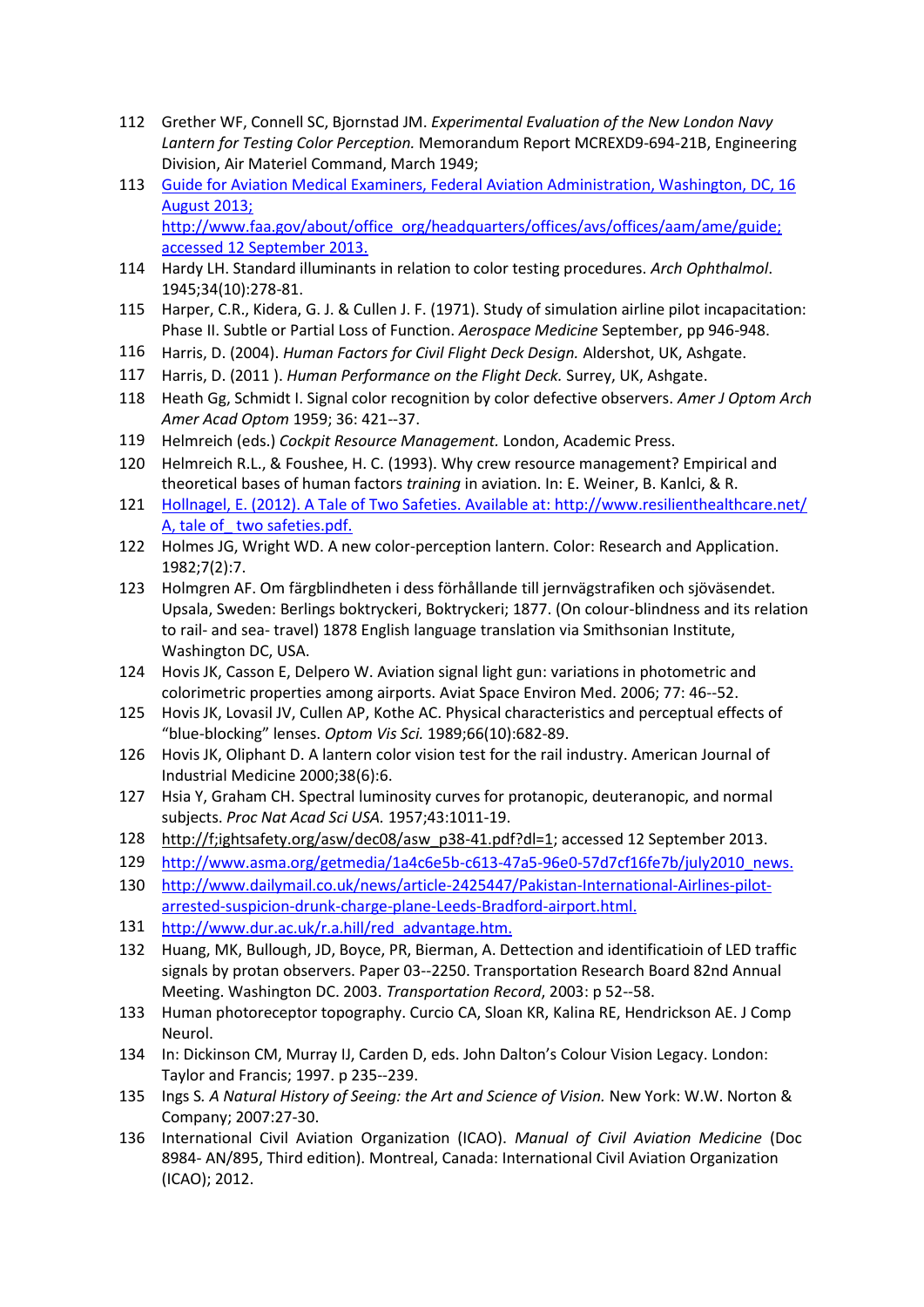- 137 International Civil Aviation Organization (ICAO). Manual of Civil Aviation Medicine (Doc 8984- AN/895, Third edition). Montreal, Canada: International Civil Aviation Organization (ICAO); 2012.
- 138 International Civil Aviation Organization (ICAO). Manual of Civil Aviation Medicine (Doc 8984- AN/895, Third edition). Montreal, Canada: International Civil Aviation Organization (ICAO); 2012.
- 139 International Civil Aviation Organization (ICAO). Annex 1 to the Convention on International Civil Aviation: International Standards and Recommended Practices - Personnel Licensing. In. Eleventh ed. Montreal, Canada: International Civil Aviation Organization (ICAO); 2011.
- 140 International Civil Aviation Organization (ICAO). Annex 1 to the Convention on International Civil Aviation: International Standards and Recommended Practices - Personnel Licensing. In. Eleventh ed. Montreal, Canada: International Civil Aviation Organization (ICAO); 2011. (Standard 1.2.4.9).
- 141 International Civil Aviation Organization (ICAO). Manual of Civil Aviation Medicine (Doc 8984- AN/895, Third edition). Montreal, Canada: International Civil Aviation Organization (ICAO); 2012. (Paragraph 11.8.29).
- 142 International Commission on Illumination (CIE) "*International Recommendations for colour vision*
- 143 International Commission on Illumination (CIE). *Review of the Official Recommendations of the CIE for the Colours of Signal Lights*. Report 107-‐1994. Vienna; Commission Internationale de L'Eclairage: 2001Vienna; Commission Internationale de L'Eclairage: 2001.
- 144 Ivan DJ, Gooch J, Rabin J, et al. *Retesting Color Vision in Trained USAF Aircrew*. Paper presented at the Aerospace Medical Association 77th Annual Scientific Meeting, Orlando FL, May 2006.
- 145 Jacobs RJ, Chouhan J, De Bock J. Visibility of protective helmets worn by forestry workers. Clin Exp Optom. 1998;81:174-80.
- 146 Jeffries BJ. Color-Blindness: Its dangers and its detection. Boston: Houghton, Osgood and Company; 1880. p167.
- 147 Jennings JE. Color-Vision and Color-Blindness: A practical manual for railway surgeons. Philadelphia: F A Davis Company; 1896.
- 148 Joint Aviation Authorities (Europe). JAR–FCL 3 (Medical) (FCL 3.225 Colour perception). In: Joint Aviation Regulations - Flight Crew Licensing, Amendment 5 (01 December 2006). Neuilly Sur Seine, Cedex, France: Joint Aviation Authorities; 2006. (Subsequently replaced by EASA FCL legislation).
- 149 Karakucuk S, Oner AO, Goktas S, Siki E, Kose O. Color vision changes in young subjects acutely exposed to 3,000 m altitude. *Aviat Space Environ Med*. 2004;75:364-66.
- 150 Kinnear PR. Spectral sensitivity fior obswervers with protanomalous, extreme protanomalous and protanopic colour vision. Ophthal Physiol Opt. 1986;6(7):197-200.
- 151 Kinney JAS, Paulson HM, Beare AN. The ability of color defectives to judge signal lights at sea. *J Opt Soc Amer* 1979; 69: 106-‐13.
- 152 Kurz C, Gooch JM, Ivan DJ. Color Vision Screening in USAF Pilot Applicants. *Aviat Space Environ Med.* 2004;75(4, Suppl):B98.
- 153 Kuyk TK, Veres JG, Lahey MA, Clark DJ. The ability of protan color defectives to perform colordependent air traffic control tasks. Am J Optom Physiol Opt. 1986;63(7):582-6.
- 154 KUYK, T.K., VERES III, J.G., LAHEY, M.A. CLARK, D.J. THE ability of protan color defectives to perform color-dependent air traffic control tasks. *Am J Optom Physiol Opt*. 63, 682-686 (1986).
- 155 Lakowski R. A critical evaluation of color vision tests. *Br J Physiol Optics*. 1966;186:186-209; Paulson HM. *The Performance of the Farnsworth Lantern at the Submarine Medical Research Laboratory and in the field from 1955 to 1965*. Report No 466, Bureau of Medicine and Surgery, Research Work Unit MF022.03.03.9017.01, January 1966.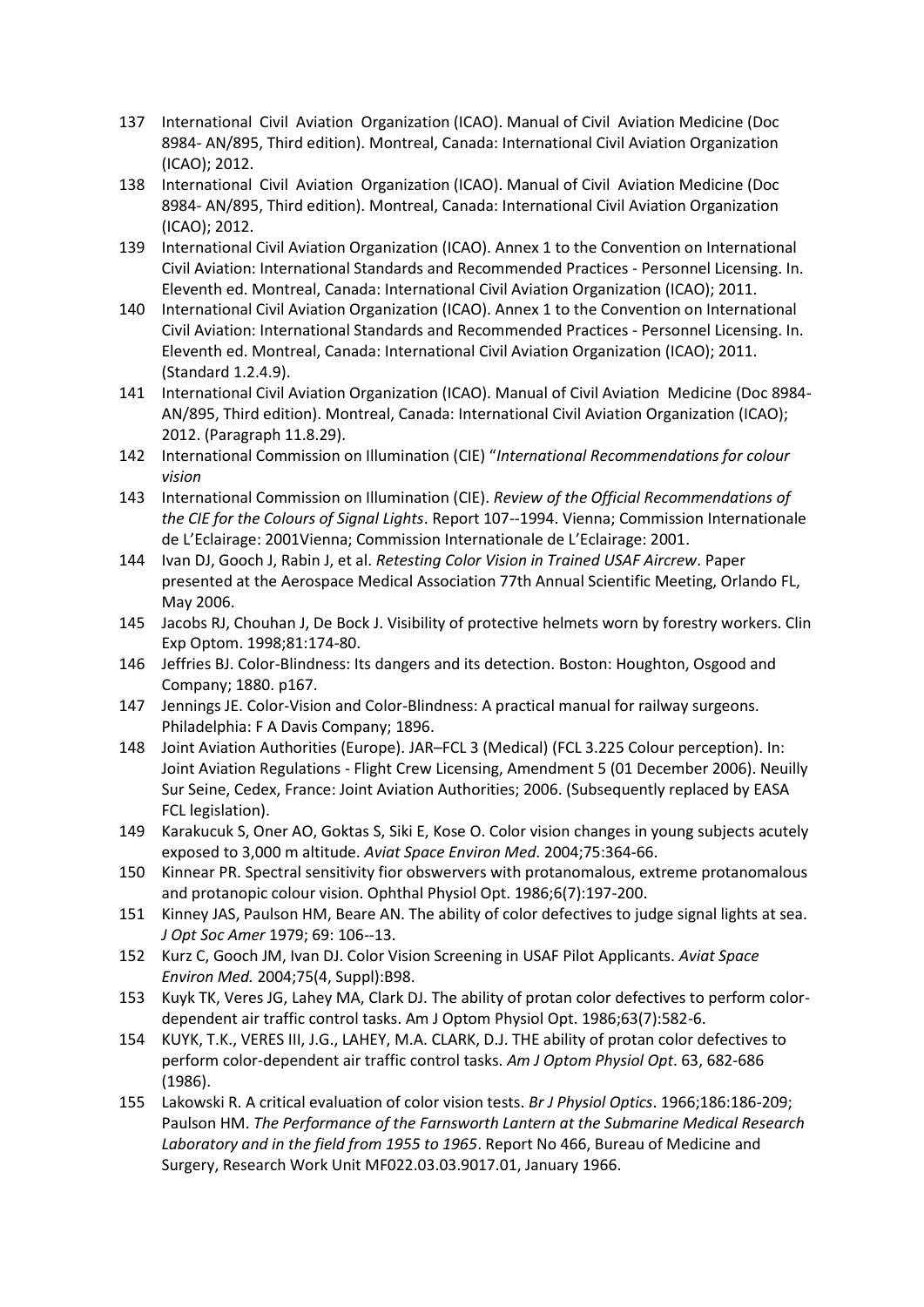- 156 Lane JC. *A Comparison of the HRR Plates and the Farnsworth Lantern*. Paper read at the Annual Meeting of the Aviation Medical Societies of Australia and New Zealand, Lyndoch, 1977.
- 157 Lanthony P. The desaturated Panel D-‐15. *Doc Ophthalmol* 1987, 46: 185-‐189.
- 158 Lanthony, P. The History of Colour Blindness. Wayenborgh, 2013. p 35-‐38. xlix Dille, JR, Booze, CF. Accident experience of civilian piolots with static physical defects. *Can J Optom,*  1980, 42: 159-‐162.
- 159 Laxar K. Performance of the Farnsworth Lantern Test as related to type and degree of color vision defect. *Mil Med.* 1967; 132: 726-31.
- 160 Laxar KV, Wagner SL, Cotton TC. Evaluation of the Stereo Optical Co. Farnsworth lantern (FALANT) color perception test: a specification and performance comparison with the original FALANT. Groton, CT: US Naval Submarine Base Med Res Lab; 1998. Rep No. 1209.
- 161 *Letter correspondence from Acting Senior Examiner of Airmen to Director of Aviation Medicine.* Civil Aviation Authority, 4 Oct 1990.
- 162 Linhares JMM, Pinto PD, Nascimento SMC. The number of discernible colors perceived by dichromats in natural scenes and the effects of colored lenses. Vis Neurosci. 2008;25:493-9.
- 163 Luria SM. Environmental effects on color vision. In: Widdell H, Post D, eds. *Color in Electronic Displays.* New York: Plenum Press; 1992:178*Ergonomics Society 24th Annual Meeting*. Santa Monica: Human Factors and Ergonomics Society; 1980:611-5.
- 164 MacDonald WA, Cole BL. Evaluating the role of colour in a flight information cockpit display. Ergonomics. 1988;31(1):13-37.
- 165 Mahon LE, Jacobs RJ. Electronic flight information displays and colour defective observers*. Clin Exp Optom*, 1994; 74(6):196-203.
- 166 Medical examinations of commercial drivers. National Road Transport Commission and the Federal Office of Road Safety: Canberra. 1994 and 1997.
- 167 Memoirs of the Literary and Philosophical Society of Manchester 5: 28-45, 1798.
- 168 Menu JP, Ivan D, Daumann F-J, Diamantopoulos I, Firth JL, Heikens M-F, LeBail B, Leger A, Walraven J, Alferdinck J, & Yates JT. Operational Colour Vision in the Modern Aviation Environment: NATO Research and Technology Organisation; 2001 March 2001. Report No.: RTO-TR-016.
- 169 Menu JP, Ivan DJ, Daumann FJ, Diamantopoulos I, Firth JL, Heikens MF, et al. *Operational Colour Vision in the Modern Aviation Environment*. RTO-TR-16 AC/323(HFM) TP/6. Neuilly-Sur-Seine, Cedex, France: NATO Research and Technology Organization; 2001.
- 170 MERTENS, H.W., MILBURN, N.J. Performance of colour-dependent tasks of air traffic control specialists as a function of type and degree of color vision deficiency. Report DOT/FAA/AM-92-28. Federal Aviation Administration, Washngton DC (1992).
- 171 MERTENS, H.W., MILBURN, N.J., COLIINS W.E. Practical colour vision tests for air traffic control applicants: en route centre and terminal facility. Report DOT/FAA/AM-95-13. Federal Aviation Administration, Washngton DC (1995).
- 172 Metha AB, Vingrys AJ. The C-‐100: a new dichotomiser of colour vision defectives. *Clin Exp Optom* 1992; 75: 114-‐123.
- 173 Middleton WEK, Mayo EG. The appearance of colors in twilight. *J Opt Soc Am.* 1952;42:116- 21.
- 174 Milburn N, Chidester T, Peterson S, Roberts C, Perry D, Gildea K. *Pilot color vision research and recommendations.* Presented at the 84th Annual Scientific Meeting of the Aerospace Medical Association, Chicago, IL, May, 2013.
- 175 NASA Aviation Safety Reporting System. ACN 808066 (PA28 pilot inadvertently enters restricted airspace at 1000ft during a live fire exercise) of October 2008.
- 176 NASA Aviation Safety Reporting System. ACN 469122 (BE35 private pilot, Landing at TMB, was unable to distinguish TXWY D from RWY 13 until 50 FT above the threshold) of April 2000.
- 177 NASA Aviation Safety Reporting System. ACN 613230 (Relying on equip he is not physically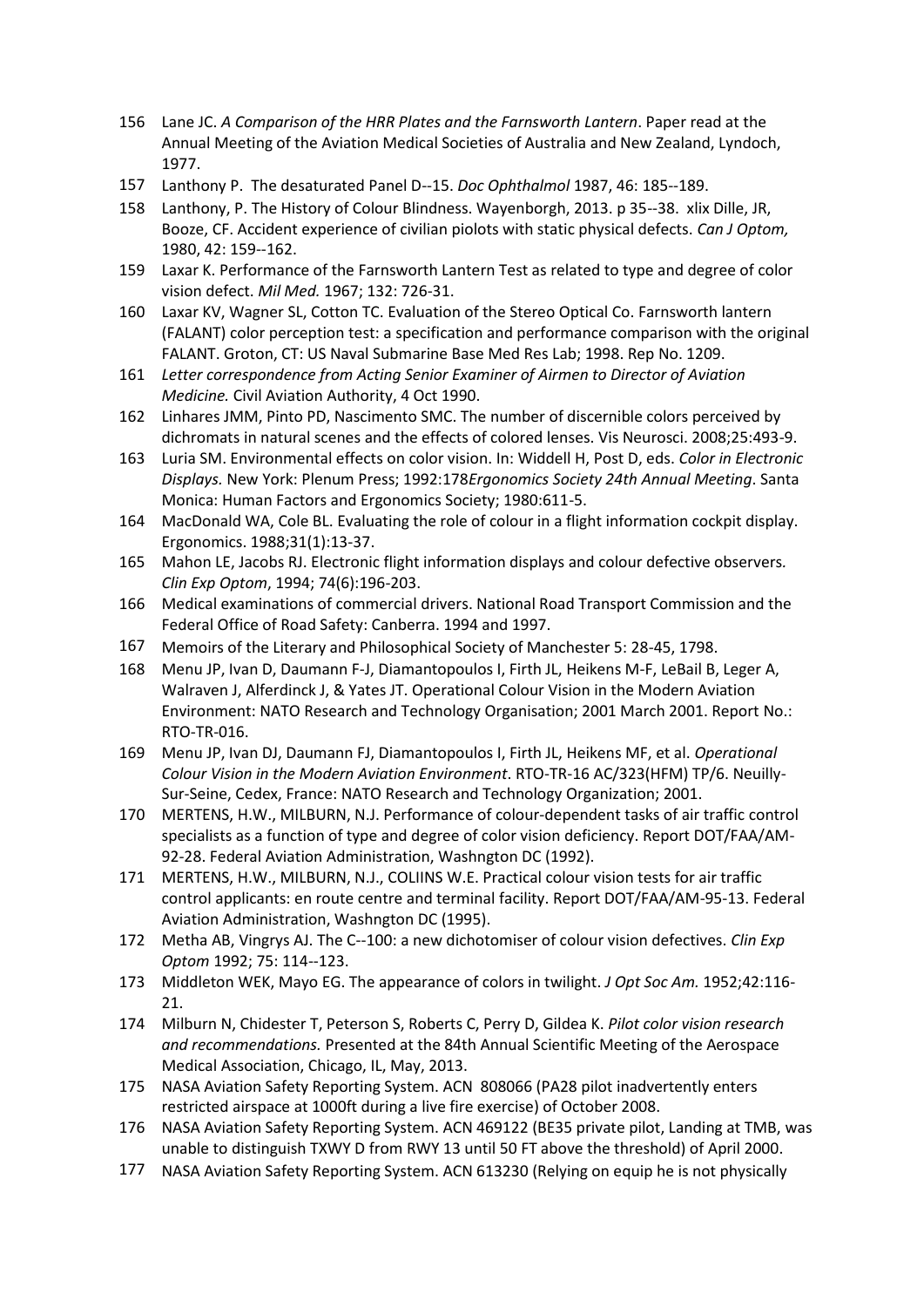able to use) of March 2004.

- 178 NASA Aviation Safety Reporting System. ACN 95854 (GA SMA unauth penetration of airspace) of October 1988.
- 179 Nathan, J, Henry, GH, Cole, BL. Recognition of coloured road traffic light signals by normal and colour-‐vision-‐defective observers. *J Opt Soc Amer* 1964: 54: 1041-‐5.
- 180 National Transportation Safety Board Washington, D.C. 20594. Safety Recommendation. A-‐04-‐46 and -‐47 June 10, 2004.
- 181 National Safety Transport Board. Collision with Trees on Final Approach Federal Express 1478 Boeing 727-‐232, N497FE Tallahassee Florida July 26, 2002. Aircraft Accident Report NTSB/AAR-‐04/02.
- 182 National Transportation Safety Board. Aircraft Accident Report NTSB/AAR-‐04/02 (PB2004-‐ 910402) Collision With Trees on Final Approach Federal Express Flight 1478 Boeing 727-‐232, N497FE Tallahassee, Florida July 26, 2002 Adopted 2004.
- 183 Naval Safety Center Report, Event No. 31616. 5 August 1980.
- 184 NTSB, *NTSB/AAR-04/02 Aircraft Accident Report,* 2004.
- 185 O'Brien KA, Cole BL, Maddocks JD, Forbes AB. Color and defective color vision as factors in the conspicuity of signs and signals. Hum Factors. 2002; 44: 665-‐75.
- 186 Observations on the Medical Examination of Aviation Candidates. Sutherland GA. The Lancet, 4972, December 14 1918, 803-809.
- 187 [of the Army, Washington, DC, 14 December 2007; Rapid Action Revision \(RAR\) Issue Date: 4](http://www.apd.army.mil/pdffiles/40_501.pdf)  [August 2011; http://www.apd.army.mil/pdffiles/40\\_501.pdf; accessed 12 September 2013.](http://www.apd.army.mil/pdffiles/40_501.pdf)
- 188 [Office of the Surgeon General, Department of the Air Force, Washington, DC, AFI 48-](http://www.e-publishing.af.mil/) [123\\_AFGM4, 29 January 2013; http://www.e-publishing.af.mil; accessed 12 September 2013.](http://www.e-publishing.af.mil/)
- 189 Paramei GL, Bimler D, Cavonius C. Effect of luminance on color perception of protanopes. *Vis Research*. 1998;38:3397-401; Luria SM. Color-name as a function of stimulus intensity and duration. AmerJ Psychol. 1967;80:14-27.
- 190 Paramei, Gv, Bimler, DL, Cavonius, CR. Effect of luminance on color perception of protanopes. *Vis Res* 1998; 38: 3397-‐401.
- 191 Parkes, FJ, Nasveld, P, McLaughlin, R. Defence Force Recruiting: Colour vision Study, CMVH, 2007.
- 192 Parkes, FJ. Review and Assessment of Policy, Standards and Testing of Colour Vision for Deck and Engineering Crew in the Australian Maritime Domestic Environment. 2009. Review conducted for New South Wales Maritime.
- 193 Parkes, FJ. Risk Assessment of Safety Critical and Other Duties Performed by New South Wales Fire Brigades Staff Involving Colour Vision. 2009. Assessment conducted for New South Wales Fire Brigades.
- 194 Parkes, FJ. Risk Assessment of Safety Critical Tasks for Marine Pilots Involving Colour Vision. 2007. Assessment conducted for New South Wales Maritime.
- 195 Parkes, FJ. Risk Assessment of Safety Critical Tasks for Rail Workers Involving Colour Vision. 2007. Assessment Conducted for National Transport Commission.
- 196 Pdf.
- 197 Pickford RW, Cobb SR. Personality and colour vision deficiencies. *Mod Prob Ophthalmol*, 1974;13:225-30.
- 198 Pidgeon, N. and O'Leary, M. (2000), Man-made disasters: Why technology and organisations (sometimes) fail. *Safety Science,* Vol. 34, pp. 15-30.
- 199 Pitt FHG. *Characteristics of dichromatic vision with an Appendix on anomalous trichromatic vision.* In: Committee on the Physiology of Vision, Report No. 14, Medical Research Council, Special Report Series No. 200. His Majesty's Stationery Office: London. 1935; Hsia, *Proceedings,* 1011-19.
- 200 Pokorny J, Smith VC, Verriest G, Pinckers AJLG. *Congenital and Acquired Color Vision Defects.*  New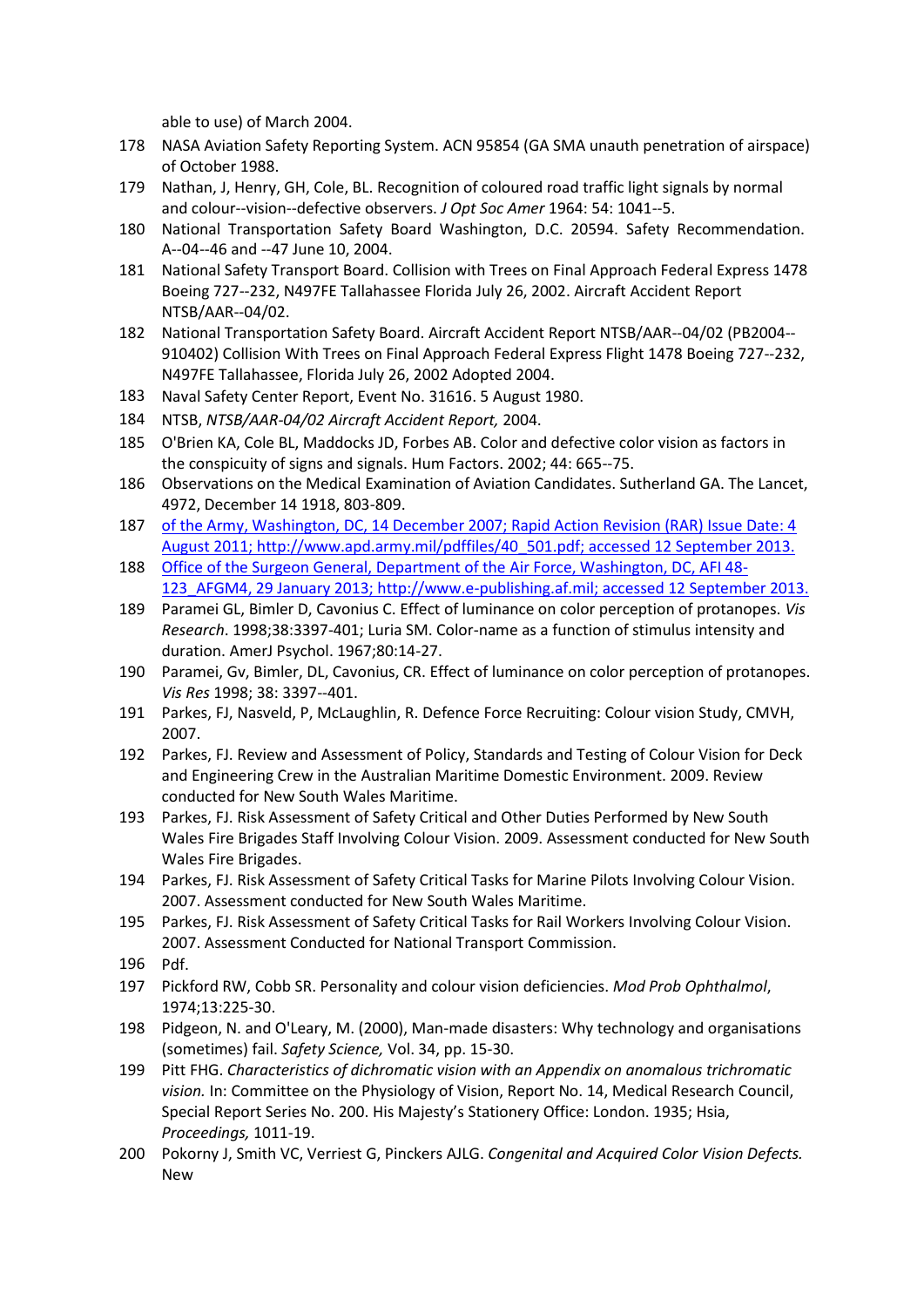- 201 Pokorny J, Smith VC, Verriest G, Pinckers AJLG. *Congenital and Acquired Color Vision Defects.*  New York: Grune & Stratton; 1979.
- 202 Pokorny J, Smith VC, Verriest G, Pinckers AJLG. *Congenital and Acquired Color Vision Defects.*  New York: Grune & Stratton; 1979:183-241.
- 203 Post RH. Population differences in red and green color vision deficiency: a review and a query on selection relaxation *Social Biology* 1982; 29: 299 – 315.
- 204 Psychology: Red enhances human performance in contests. R A Hill and R A Barton. Nature 435, 293 (19 May 2005).
- 205 Pun HW, Brown B, Lui R. Tinted contact lenses slow reaction time in colour defective observers Clin Exp Optom. 1986;69(6):213-8.
- 206 Rabin J, Gooch J, Ivan D. Rapid quantification of color vision: the Cone Contrast Test. *Invest Ophthal Vis Sci*. 2011;52:816-20.
- 207 Rabin J. Cone-specific measures of human color vision. *Invest Ophthal Vis Sci*, 1996; 37(13): 2771-774.
- 208 Rabin J. Quantification of color vision with cone contrast sensititivty. *Vis Neurosci*. 2004; 21(3): 483-85.
- 209 *Railroad Accident Report: Head-on Collision of Two Union Pacific Railroad Freight Trains near Goodwell, Oklahoma. 24 June 2012*, *National Transportation Safety Board, Railroad Accident Report NTSB/RAR-13-02.* Washington DC: National Transportation Safety Board; 2013.
- 210 *Railroad Accident Report: Near Head-on Collision and Derailment of two New Jersey Transit Commuter Trains near Secaucus, New Jersey, 9 February 1996, National Transportation Safety Board, Railroad Accident Report NTSB/RAR-97/01*. Washington DC: National Transportation Safety Board; 1996.
- 211 Ramaswamy S, Hovis JK. Does dichromatic color simulation predict color identification error rates? Optom Vis Sci. 2011 May;88(5):621-‐7.
- 212 Rayman RB. Rayman's *Clinical Aviation Medicine.* 5th edition. Castle Connolly Graduate Medical Publishing LTD:New York; 2013.
- 213 Reason, J. and Hobbs, A. (2003). *Managing Maintenance Error.* Aldershot, U.K. Ashgate. Wickens, C. D., Ververs, P.M. and Fadden, S. (2004). Head-Up Displays. In: D. Harris (ed.) *Human Factors for Civil Flight Deck Design* (pp. 103-40). Aldershot: Ashgate.
- 214 Recommendations for new colour vision standards, CAA Paper 2009/04
- 215 Red shirt colour is associated with long-term team success in English football. M Attrill, M, K Gresty, R Hill, and R Barton. Journal of Sports Sciences 26 (6): 577–582. (2008).
- 216 *requirements for transport*." Pub No 143. 2001.
- 217 Rings M. *Can computer-based color vision test results predict performance in operational environment?* Presented at the 84th Annual Scientific Meeting of the Aerospace Medical Association, Chicago, IL, May, 2013.
- 218 Rodriguez--Carmona M, O'Neill--Biba M, Barbur JL. Assessing the severity of color vision loss with implications for aviation and other occupational environments. Aviat Space Environ Med. 2012; 83: 19-‐29.
- 219 Rowland LS, Heagan FV. *Frequency of Color Deficiency among Air Corps Cadets*. Report No.1, Project 314. Randolph Field, Texas: Army Air Force School of Aviation Medicine; 1944.
- 220 Schmidt IS. Comparative Evaluation of the New London Navy Lantern for Testing Color Perception. USAF School of Aviation Medicine, Randolph Field Texas, Project Report, Project Number 21-29-009, August, 1951.
- 221 Scholz R, Andrensen S, Hoffman H, Duncker G. Recognition performance of subjects with color vision deficiencies on a polychromatic sonar screen for ship navigation. *Ger J Ophthalmol*. 1995;4:103-06.
- 222 Schuster, A. Experiments with Lord Rayleigh's Colour Box. *Proc Roy Soc Lond* 1890; 48: 140-‐ 149
- 223 Schwartz SH. *Visual Perception: A clinical orientation*. 4th edition. McGraw Hill: New York;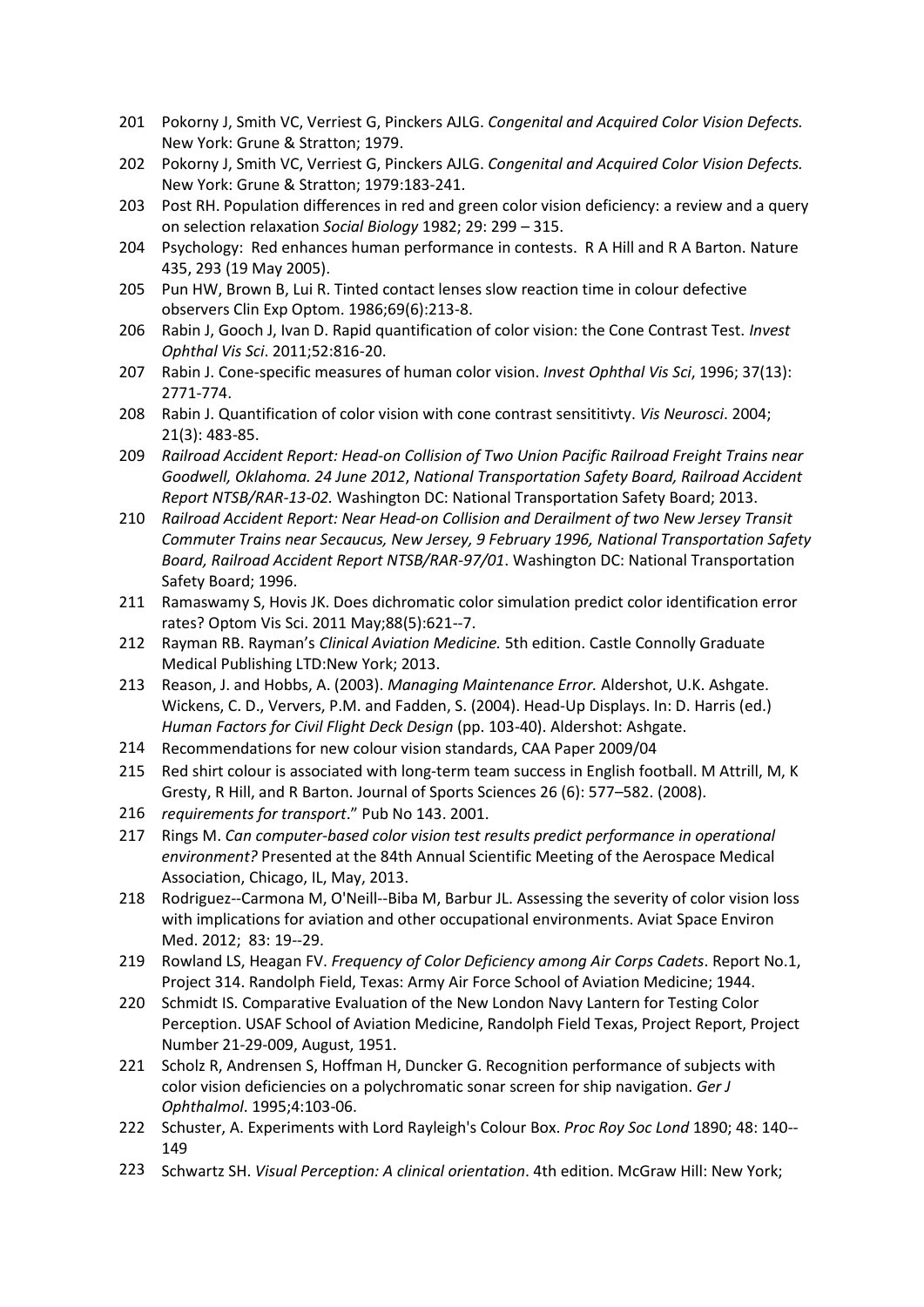2010.

- 224 Seshadri J, Christensen J, Lakshminarayanan V, Bassi CJ. Evaluation of the new web-based "Colour Assessment and Diagnosis" test. *Optom & Vis Sci*. 2005;82(10):882-85.
- 225 Sharpe LT, de Luca E, Hansen T, Jägle H, Gegenfurtner KR. Advantages and disadvantages of human dichromacy. J Vision. 2006;6:213-23.
- 226 Sloan LL, Habel A. Recognition of red and green point sources by color-‐ deficient observers. *J Opt Soc Amer* 1955; 45: 599-‐601.
- 227 Smith VC, Pokorny J, Swartley R. Continuous hue estimation of brief flashes by deuteranomalous observers. *Am J Psychol*. 1973;86(1):115-31.
- 228 Spalding JA. Colour blind artists: do the Vischeck transformations work? Clin Exp Optom. 2010; 93:188.
- 229 Spalding JAB. Doctors with inherited colour vision deficiency: their difficulties with clinical work. In: Cavonius CR, ed. Colour Vision Deficiencies XIII. Dordrecht: Kluwer Academic; 1997. p 483-‐489.
- 230 Squire TJ, Rodriguez-‐Carmona M, Evans AD, Barbur JL. Color vision tests for aviation: comparison of the anomaloscope and three lantern types. Aviat Space Environ Med. 76(5):421-‐9. 2005
- 231 Squire TJ, Rodriguez-Carmona M, Evans ADB, & Barbur JL. Color vision tests for aviation: Comparison of the anomaloscope and three lantern types. Aviat Space Environ Med 2005; 76(5): 421-29.
- 232 Squire TJ, Rodriguez--Carmona M, Evans ADB, Barbur JL. Color vision tests for aviation: comparison of the anomaloscope and three lantern types. Aviat Space Environ Med 2005; 76: 421-‐429.
- 233 STEEN J.A., LEWIS M.F. Color defective vision and day and night recognition of aviation color signal light flashes. *FAA Technical Report*; FAA-AM-71-32 (1971).
- 234 Steen JA, Collins We, Lewis MF. Color defective vision and day and night recognition of aviation color signal light flashes. *Aerospace Med* 1972; 43: 34-‐36.
- 235 Steward SM, Cole BL, What do colour vision defectives say about everyday tasks? *Optom Vis Sci*. 1989; 66:288-95.
- 236 Stockman A, Sharpe LT. Spectral sensitivities of the middle- and long- wavelength sensitive cones derived from measurements in observers of known genotype. Vis Res. 2000;40:1711- 37.
- 237 Tekavcic-Pompe M. Color vision in the tritan axis predominantly affected at high altitude. *High Altitude Med & Biol*. 2008;9:38-42.; Schmidt I. *Color Vision.* In: *German Aviation Medicine: World War I.* Vol II, Chapter IX-D, Washington DC: Scholium International Inc; 1942:910-8.
- 238 The Convener is a medical expert appointed by the Minister for Transport for the sole purpose of reviewing eligible CAA medical certification decisions. The statutory basis of this role can be found in sections 27J-M of our Civil Aviation Act 1990.
- 239 The Transportation Safety Board of Canada (TSB) Aviation Investigation Report A08C0171 (Engine Power Loss and Forced Landing) of 08 August 2008.
- 240 Transport Canada. Part IV Personnel Licensing and Training (Standard 424.02 Physical and Mental Requirement, 1.39 Class 1 Colour Perception Requirement). In: Canadian Aviation Regulations 2008-2, Last amended (30 December 2007). Ottawa, Canada: Transport Canada; 2008.
- 241 *U.S. Navy Aeromedical Reference and Waiver Guide,* Navy Medical Operational Training Center*,* Naval Aerospace Medical Institute, Pensacola, FL, 14 January 2013; accessed 12 Sept 2013.
- 242 UK CAA Paper 2006/04 Minimum Colour Vision Requirements for Professional Flight Crew-Part 1: The use of colour signals and the assessment of colour vision requirements in aviation.
- 243 UK CAA Paper 2006/04 Minimum Colour Vision Requirements for Professional Flight Crew-